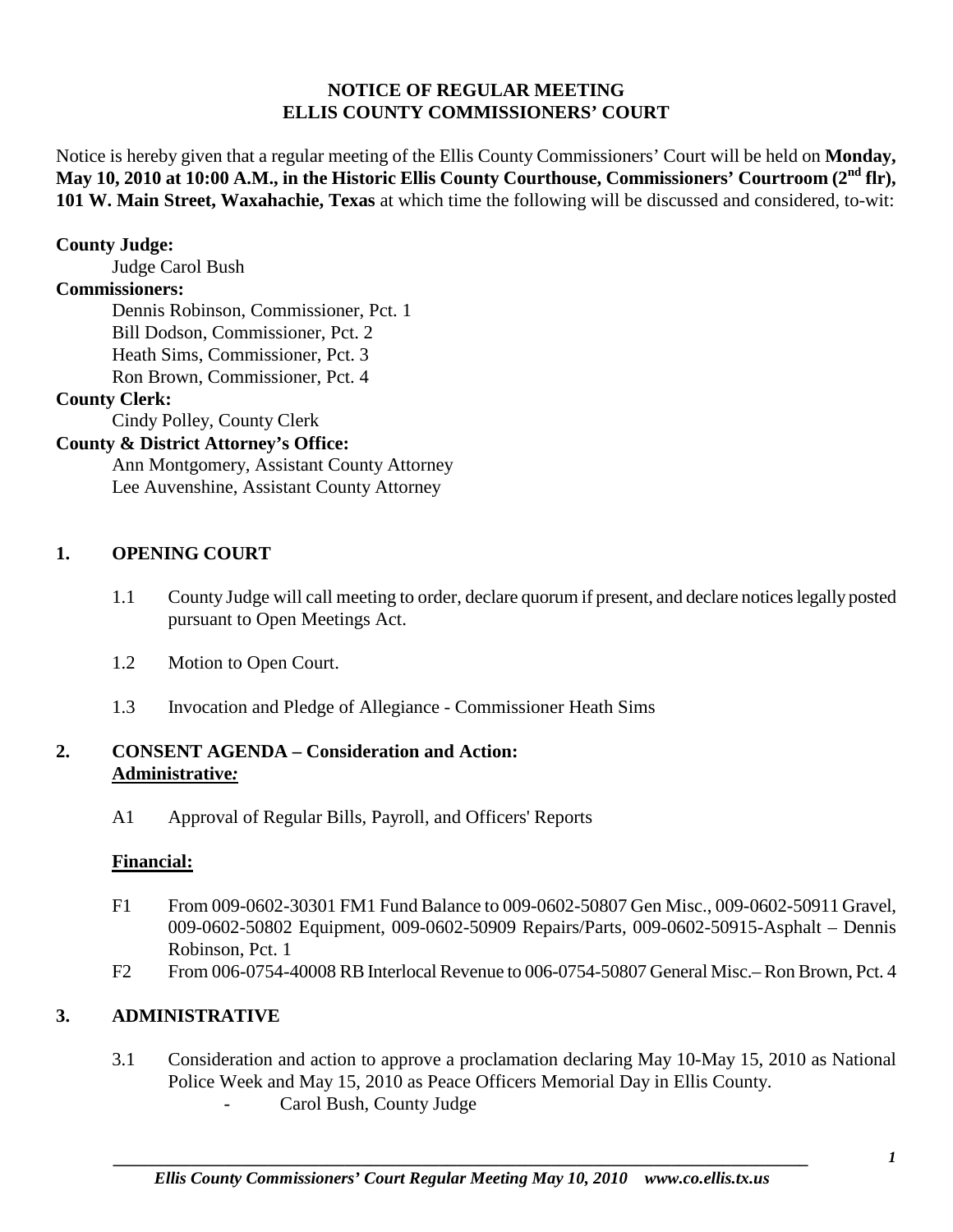- 3.2 Consideration and action to approve an application for the 2010 Bulletproof Vest Partnership Grant offered by the U.S. Dept of Justice. This year's grant is jurisdictional and will cover all Ellis County Law Enforcement agencies.
	- Chuck Laubach, Sheriff's Office
- 3.3 Consideration and action to approve an application for a state grant to cover the cost of safety equipment in the new jail. This grant requires no matching funds and will be used to outfit a 12 member extraction team to handle major disturbances in the jail. Acceptance of this grant requires the funds to be returned to the state if not used for its intended purpose.
	- Chuck Laubach, Sheriff's Office
- 3.4 Consideration and action to enter into a contract with the Department of the Army Corp of Engineers to provide law enforcement services to the Lake Bardwell Project.
	- Chuck Laubach, Sheriff's Office
- 3.5 Consideration and action as necessary to authorize Sheriff Johnny Brown to sign an interagency agreement to participate in an auto burglary task force through the City of Mansfield. - Chuck Laubach, Sheriff's Office
- 3.6 Consideration and action regarding selection of three (3) public members of Elected Official Salary Grievance Committee for FY 2010-2011. (Names drawn from Grand Jury List obtained from County Clerk from District Clerk) (TX Local Government Code §152.014 and §152.015). Cindy Polley, County Clerk
- 3.7 Consideration and action to approve a settlement agreement between Ellis County, the City of Midlothian, the Corporation for the Economic Development of Midlothian and Kehe Foods which will resolve all issues and release all claims pertaining to Cause No. 71-181-00458-08; City of Midlothian and County of Ellis vs. Kehe Foods, presently pending before the American Arbitration Association.
	- Lee Auvenshine, Assistant County and District Attorney
- 3.8 Consideration and action to approve an application by Quik N Tasty Foods, Inc. for tax abatement and a proposed agreement granting an abatement of taxes on the real property value to be added to Lot 7 Block 1 RailPort Business Park Addition, an addition to the City of Midlothian, to be considered for designation by the City of Midlothian as RailPort Commercial-Industrial Tax Abatement Reinvestment Zone Number 5, City of Midlothian.

- Lee Auvenshine, Assistant County and District Attorney

- 3.9 Consideration and action to consent to a proposed tax abatement between the City of Midlothian, and Quik N Tasty Foods, Inc. on real property value and personal property value to be added to Lot 7 Block 1 RailPort Business Park Addition, an addition to the City of Midlothian, to be considered for designation by the City of Midlothian as the RailPort Commercial-Industrial Tax Abatement Reinvestment Zone No. 5 and located within Tax Increment Reinvestment Zone Number 2 of the City of Midlothian.
	- Lee Auvenshine, Assistant County and District Attorney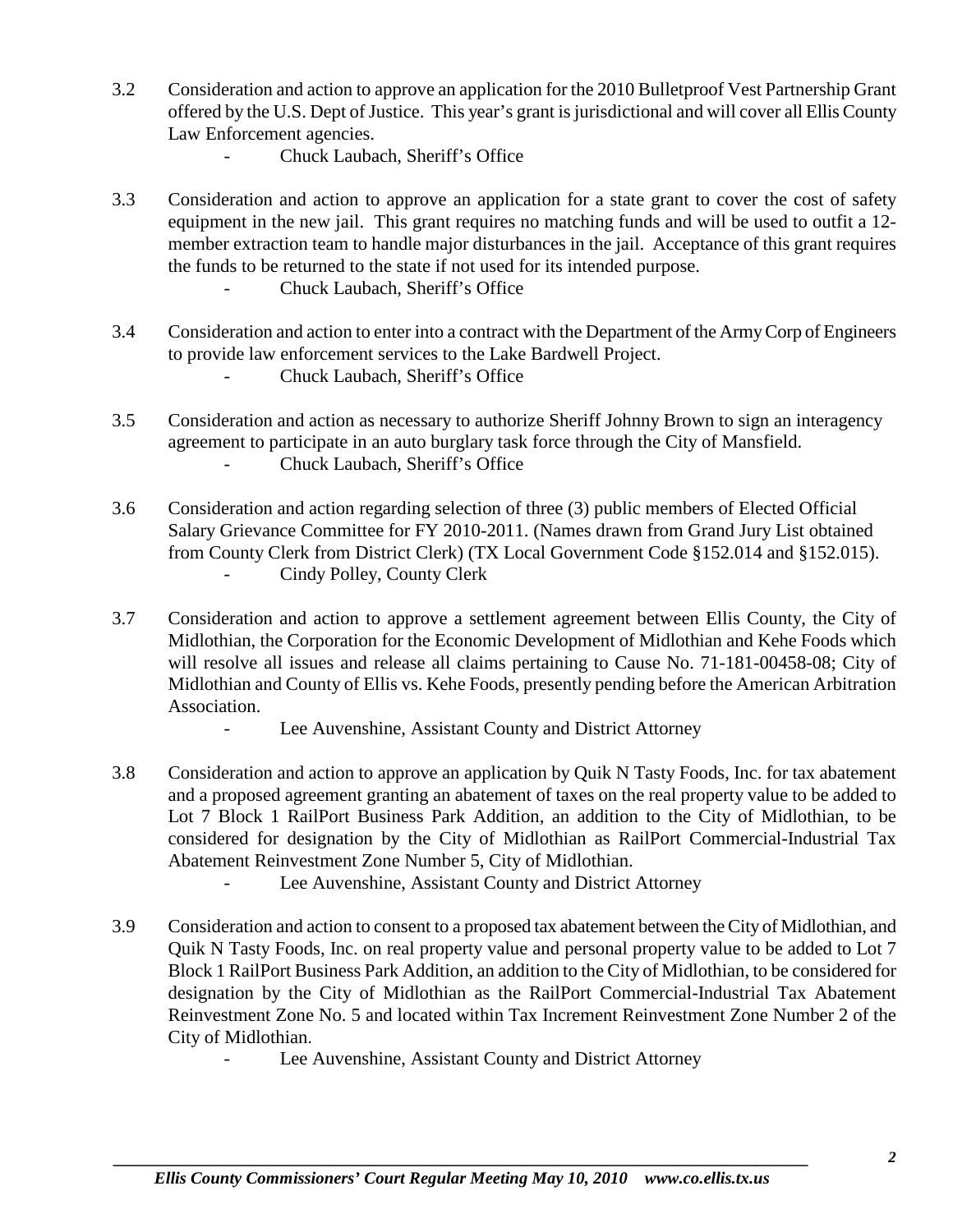## **4. DEPARTMENT OF COUNTY DEVELOPMENT**

# **Consideration and action regarding the following presented by Delton Ake, Director Department of Development:**

4.1 To abandon an alley located in Skyline Acres between Breezy Hill and Cecelia, block 17, lots 6, 7, and 8; lots 23, 24, and 25. Casey Harris, Precinct 4

## **5. PURCHASING**

## **Consideration and action regarding the following, presented by Richard Denniston, Purchasing Agent:**

- 5.1 To purchase one (1) Caterpillar Model 430EIT4X Backhoe Loader for Precinct 2. Purchase will be through the BuyBoard and will be supplied by Holt Caterpillar. Total cost will be \$108,493. (This price reflects a 16% discount through the BuyBoard program.)
- 5.2 To award the property insurance for Ellis County to Hibbs-Hallmark for the term 5/22/2010 to 5/22/2011 in the amount of \$400,605.00.
- 5.3 To approve the bidding in an online auction for a rubber tire roller for Precinct 3. Also to approve the payment, should Ellis County Precinct 3 be the selected bidder, not to exceed the amount of \$5,000 inclusive of buyer's premium.
- 5.4 To approve the maintenance agreement with KONE Elevators for the jail for May, 2010 through May, 2011. Rates to be per the U.S. Communities Interlocal Agreement.

## **6. ENGINEERING**

### **Consideration and action regarding the following, presented by Joe White, County Engineer:**

- 6.1 To select the lowest qualified move contractor for the relocation of the county offices and courts into the new courts building. Price not to exceed \$85,000. These funds are allocated within the Bond budget.
- 6.2 To increase the contract amount with Terracon for geotechnical drilling, engineering, material testing and inspection for the Ellis County Bond Program from \$122,978.50 to \$207,978.50. These funds are allocated within the Bond construction budget.

## **7. RECESS TO CONVENE TO EXECUTIVE SESSION**